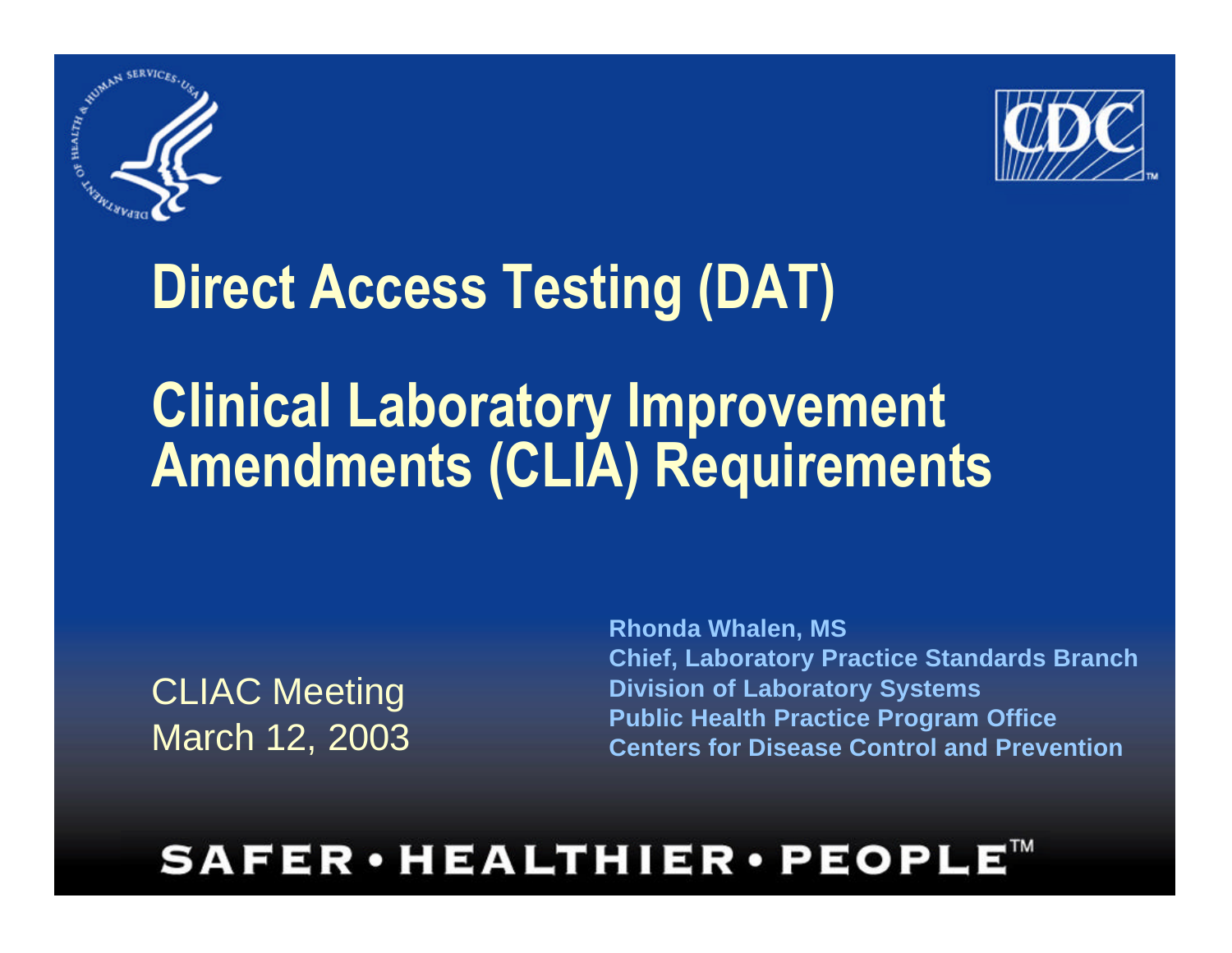

### **Direct Access Testing (DAT)**

Testing in which individuals request testing and receive test results independently of a physician.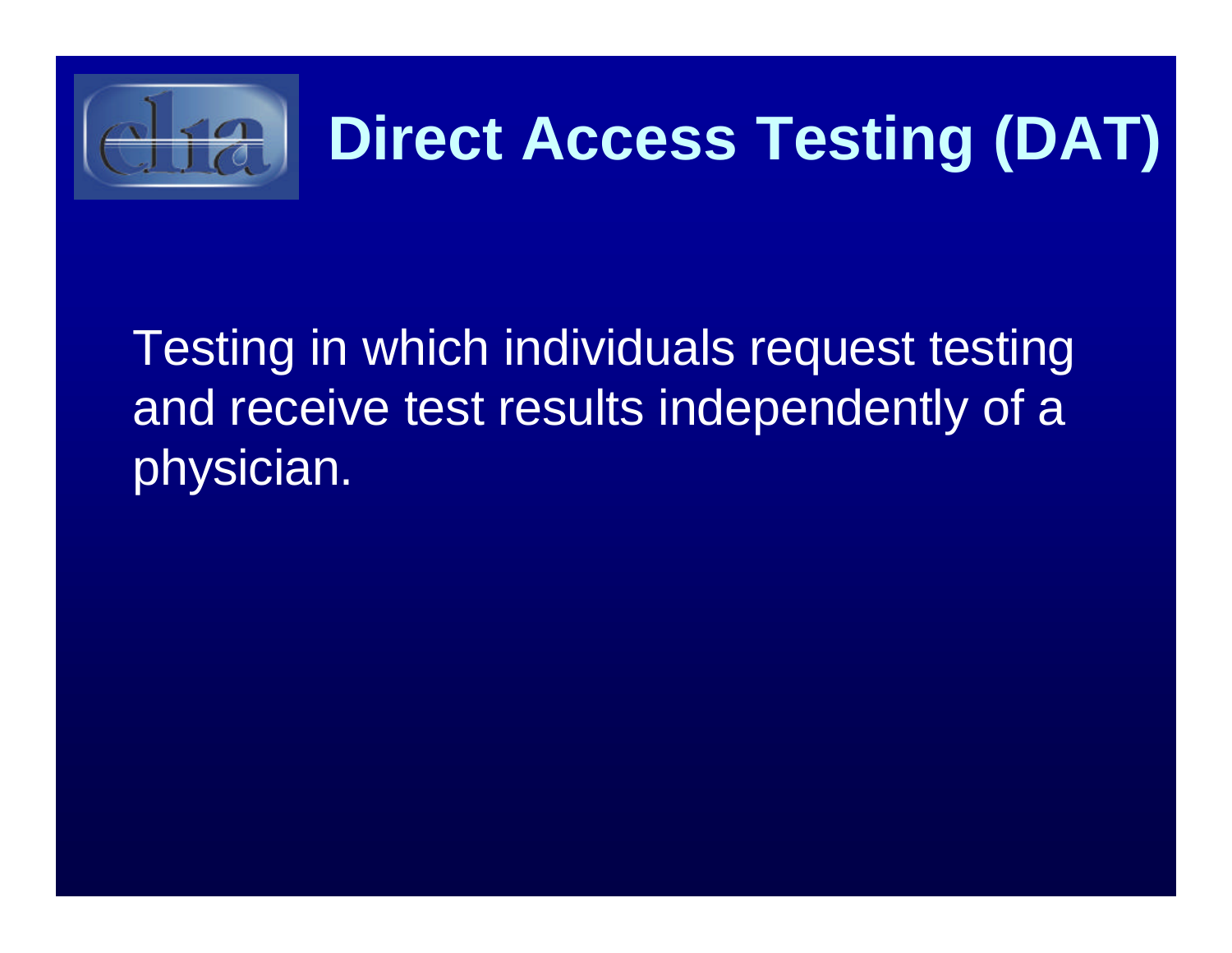

## **CLIA Requirements Impacting DAT**

- All non-waived testing requirements apply
- Specific requirements to consider
	- Definitions
	- Facilities
	- Quality Systems
	- Personnel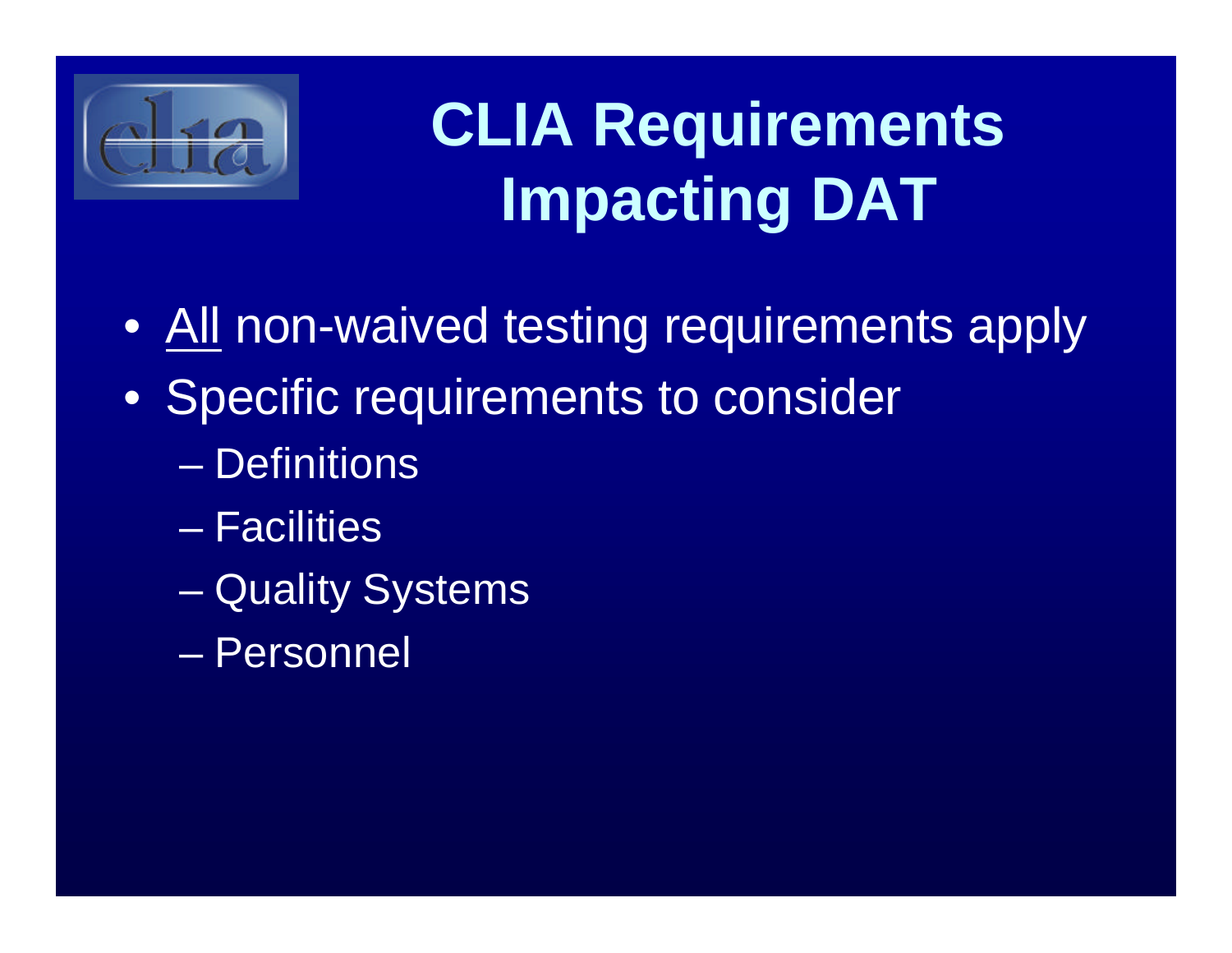

### **Authorized Person**

#### An individual authorized under State law to order tests or receive test results, or both.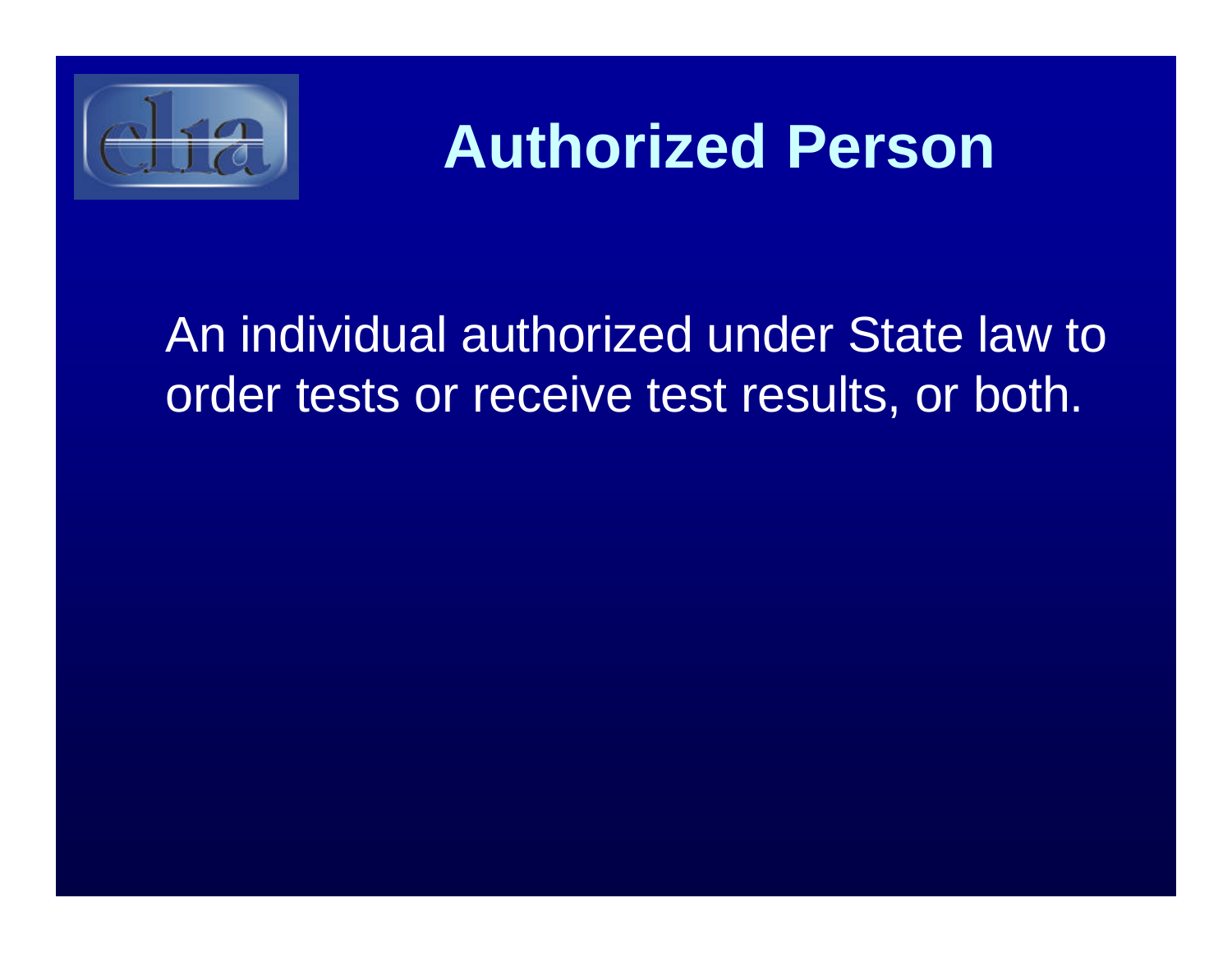



*As of April 24, 2003, laboratories must comply with applicable Federal, State and local laboratory requirements.*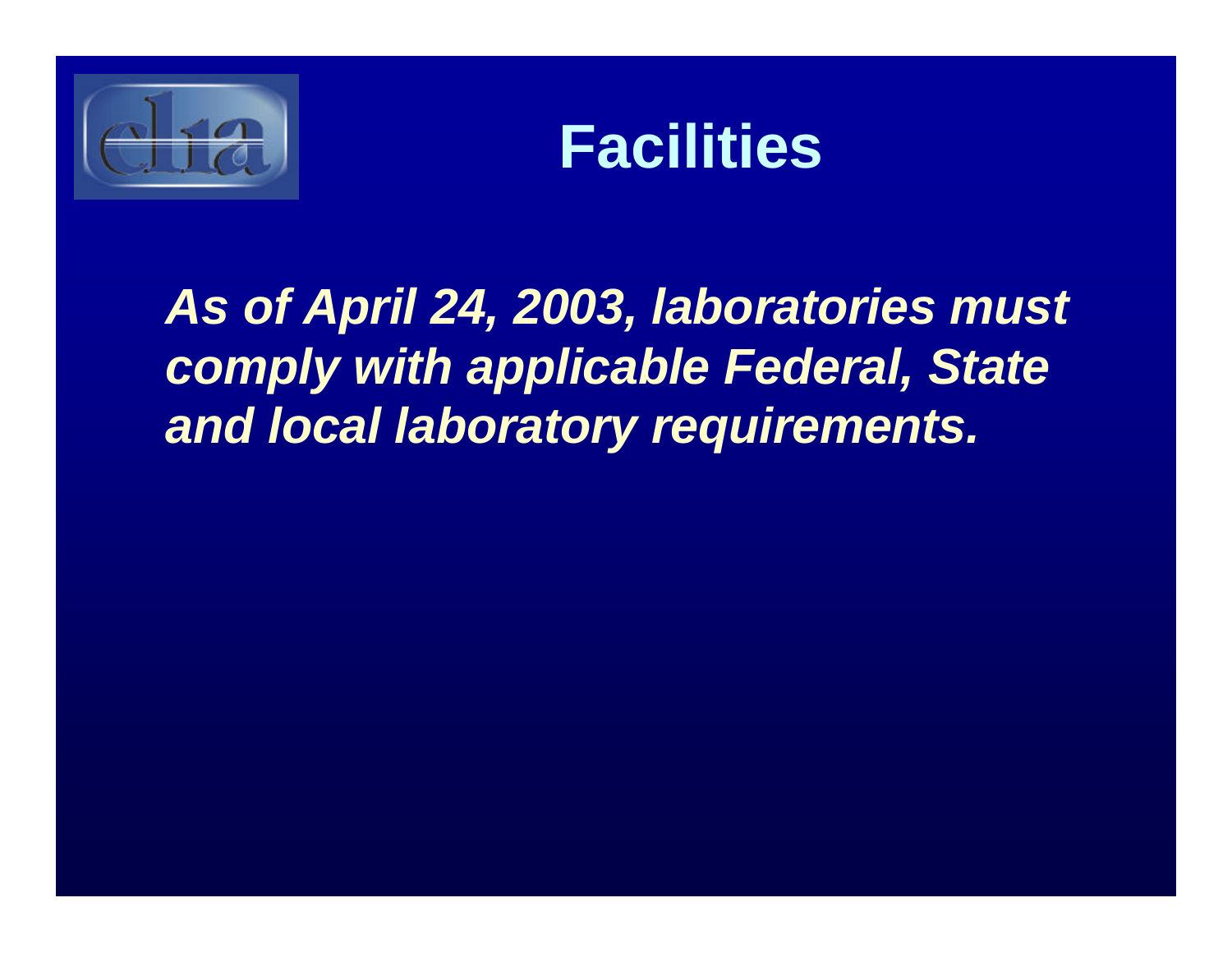

**PARTIES** 

# **DAT Demographics**

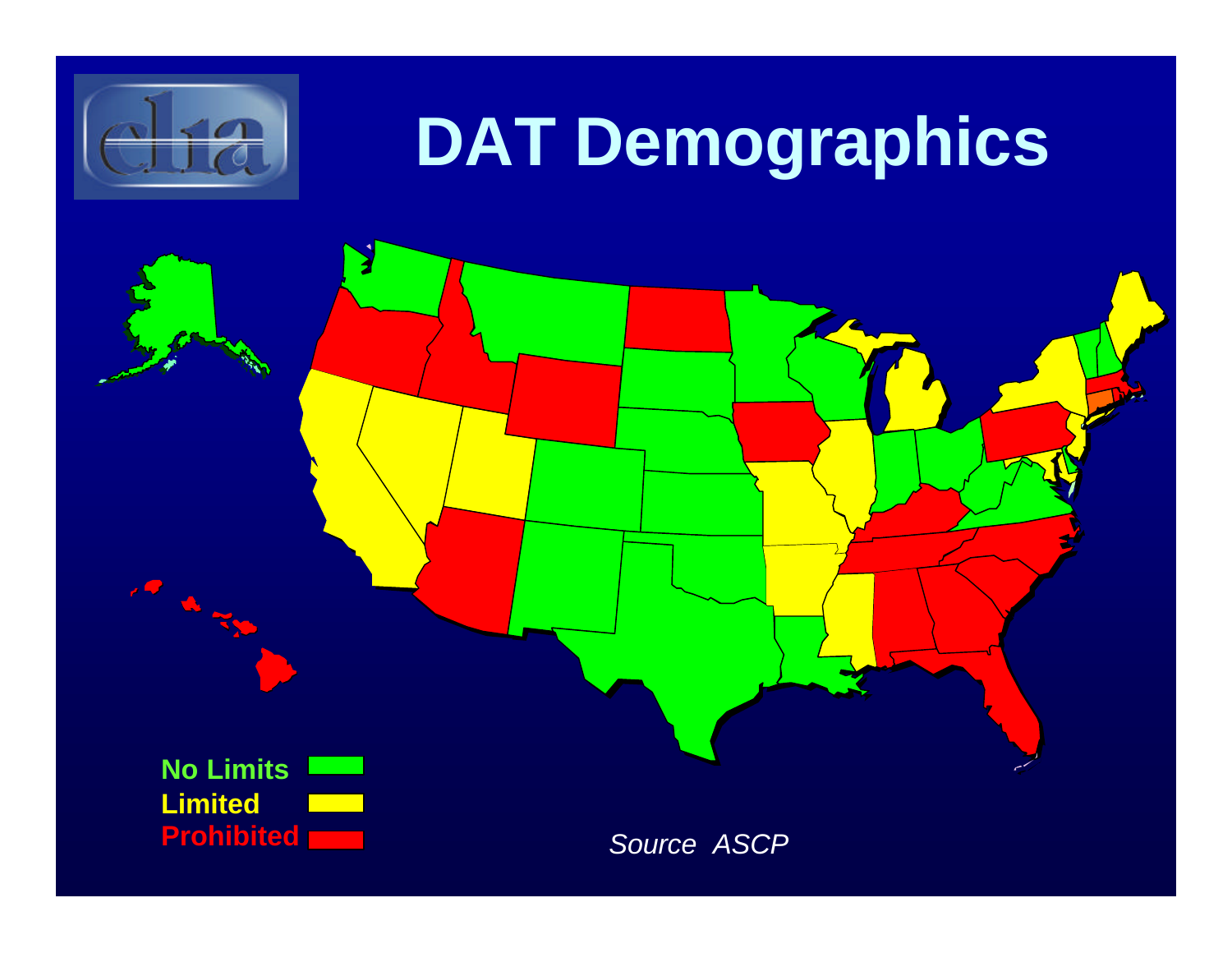

## **Quality Systems**

- January 24, 2003 regulation includes
	- Minor changes to requirements affecting DAT
	- New format rearranging requirements as
		- General
		- Preanalytic
		- Postanalytic
		- **Personnel**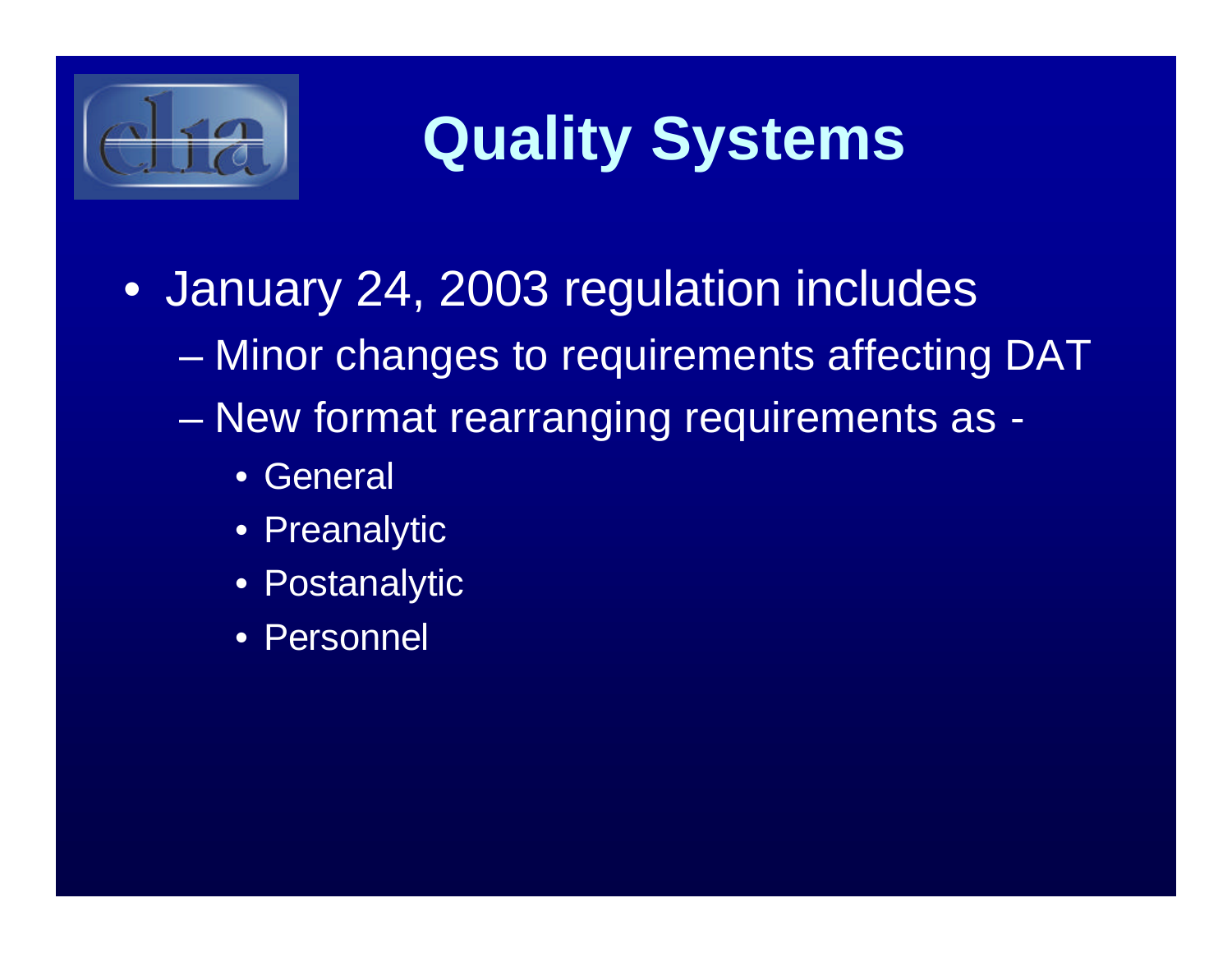

### **Quality Systems General Laboratory**

#### • Communications

– System to identify and document breakdowns in communication between the laboratory and authorized person who orders/receives test results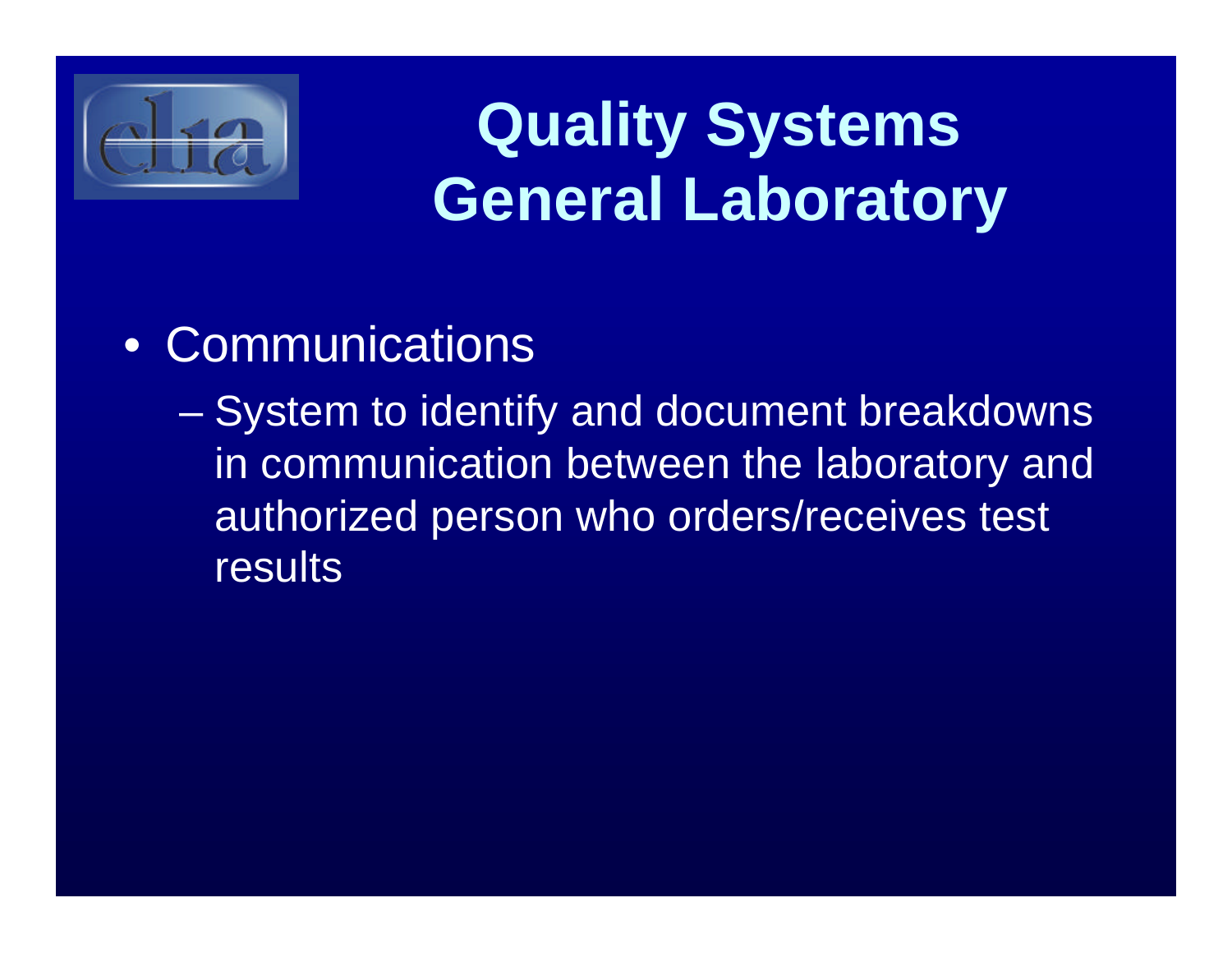

### **Quality Systems Preanalytic**

#### • Test Request

- Written or electronic request from an authorized person
- Must solicit
	- Identifiers of authorized person requesting test
	- Contact person to report panic values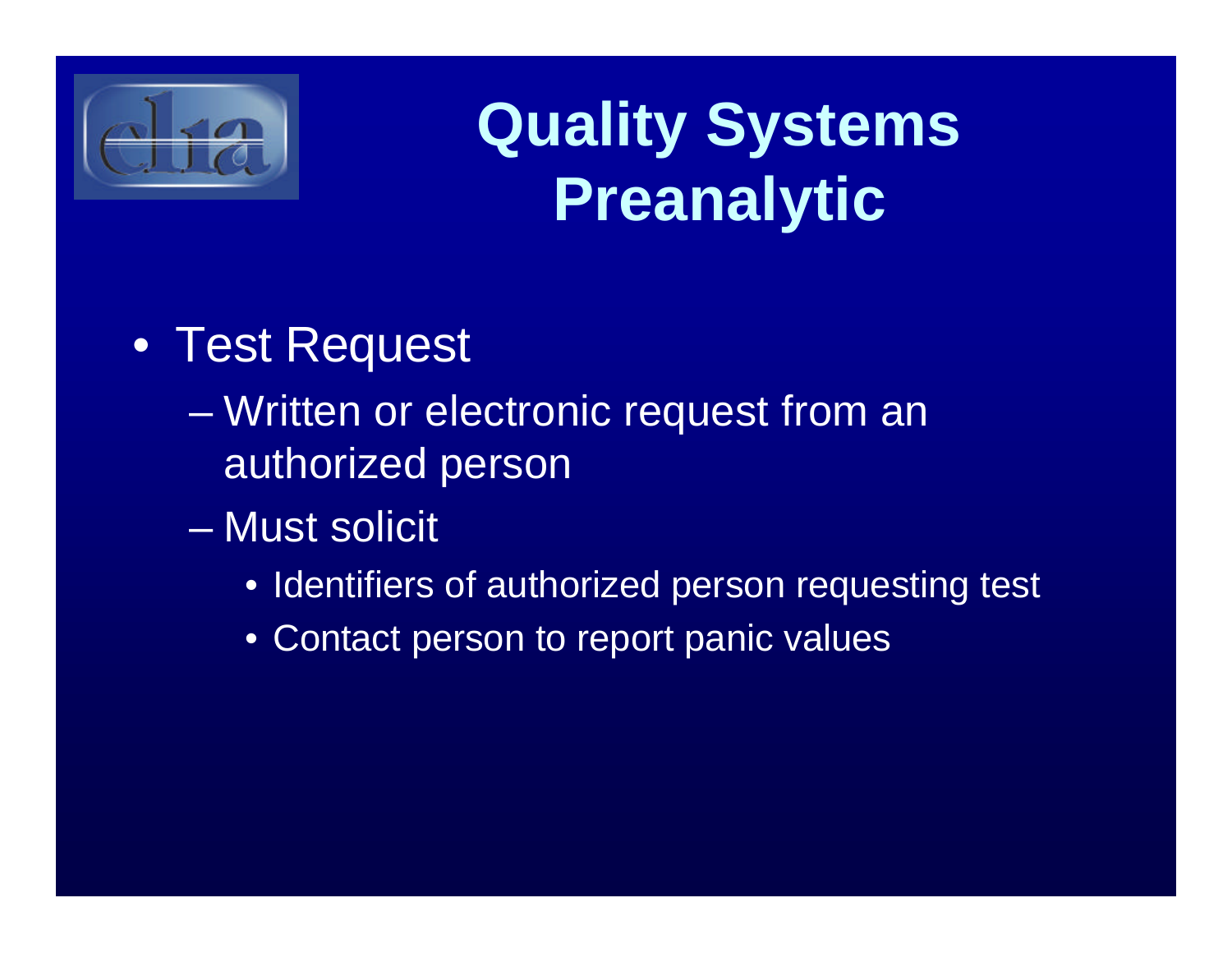

## **Quality Systems Preanalytic** (con't)

- Test Request (con't)
	- Must solicit
		- Patient's
			- name/unique identifier
			- *Sex, age or date of birth*
		- Test(s) to be performed
		- *Specimen source, when appropriate*
		- Date *and, if appropriate, specimen collection time*
		- Additional information necessary for testing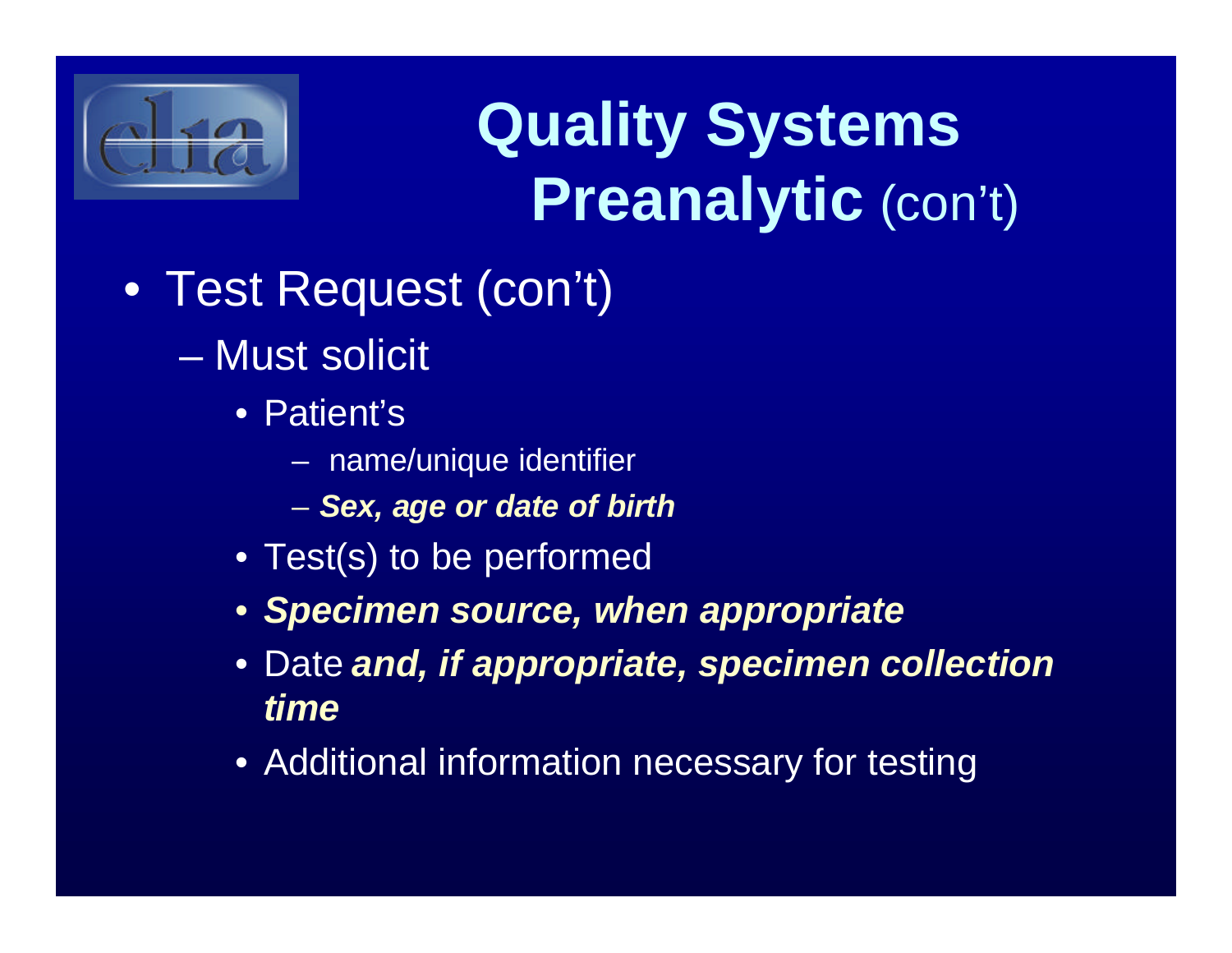

### **Quality Systems Preanalytic** (con't)

• Specimen submission, handling, referral

- Establish and follow written policies and procedures for
	- Patient preparation
	- Specimen
		- Collection
		- Labeling
		- Preservation
		- Processing/acceptability
		- Referral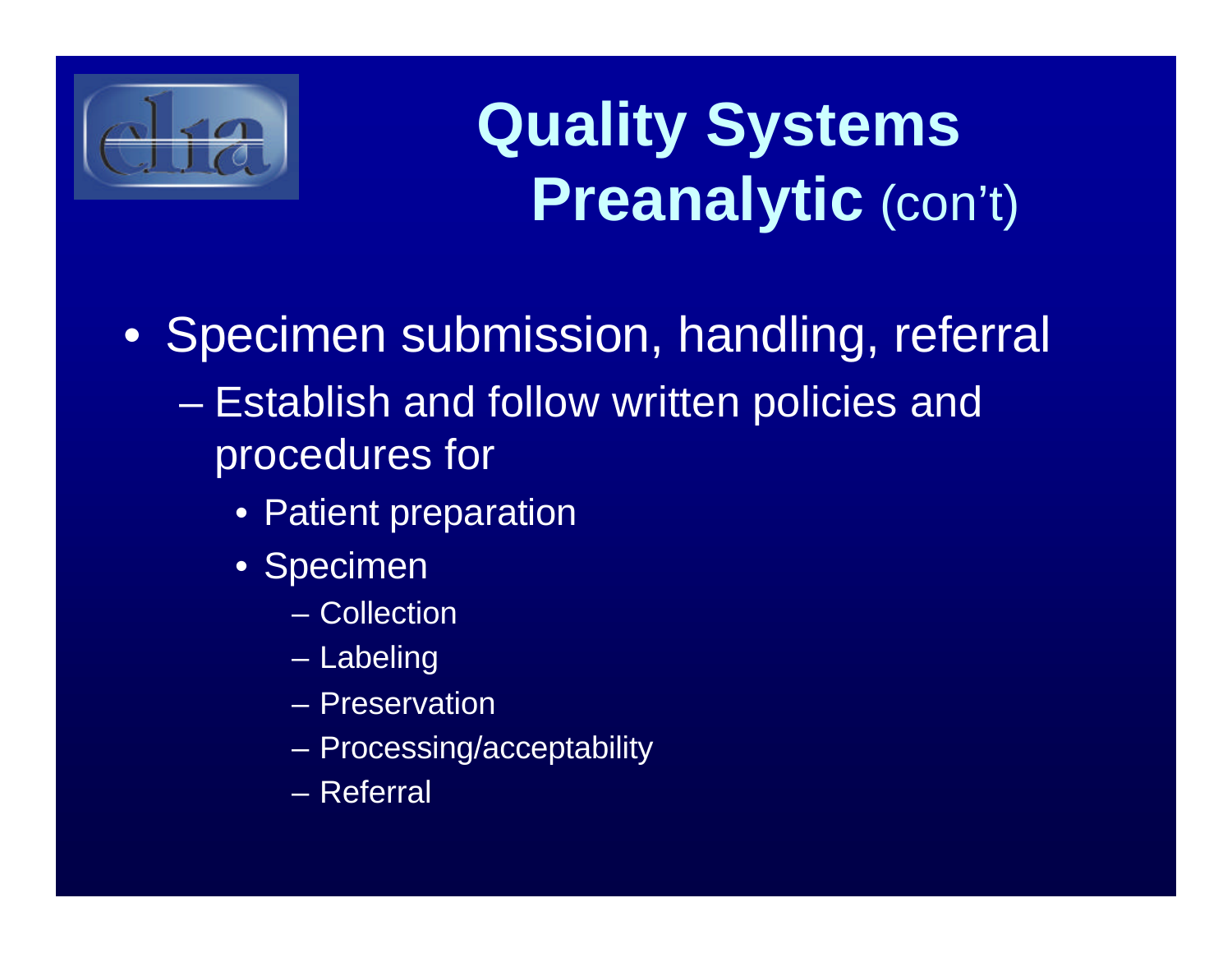

### **Quality Systems Postanalytic**

- Test Report
	- Includes
		- **Test result**
		- Units of measurement or *interpretation, if applicable*
		- Reference intervals (normal values) available to the authorized person ordering/using the test(s)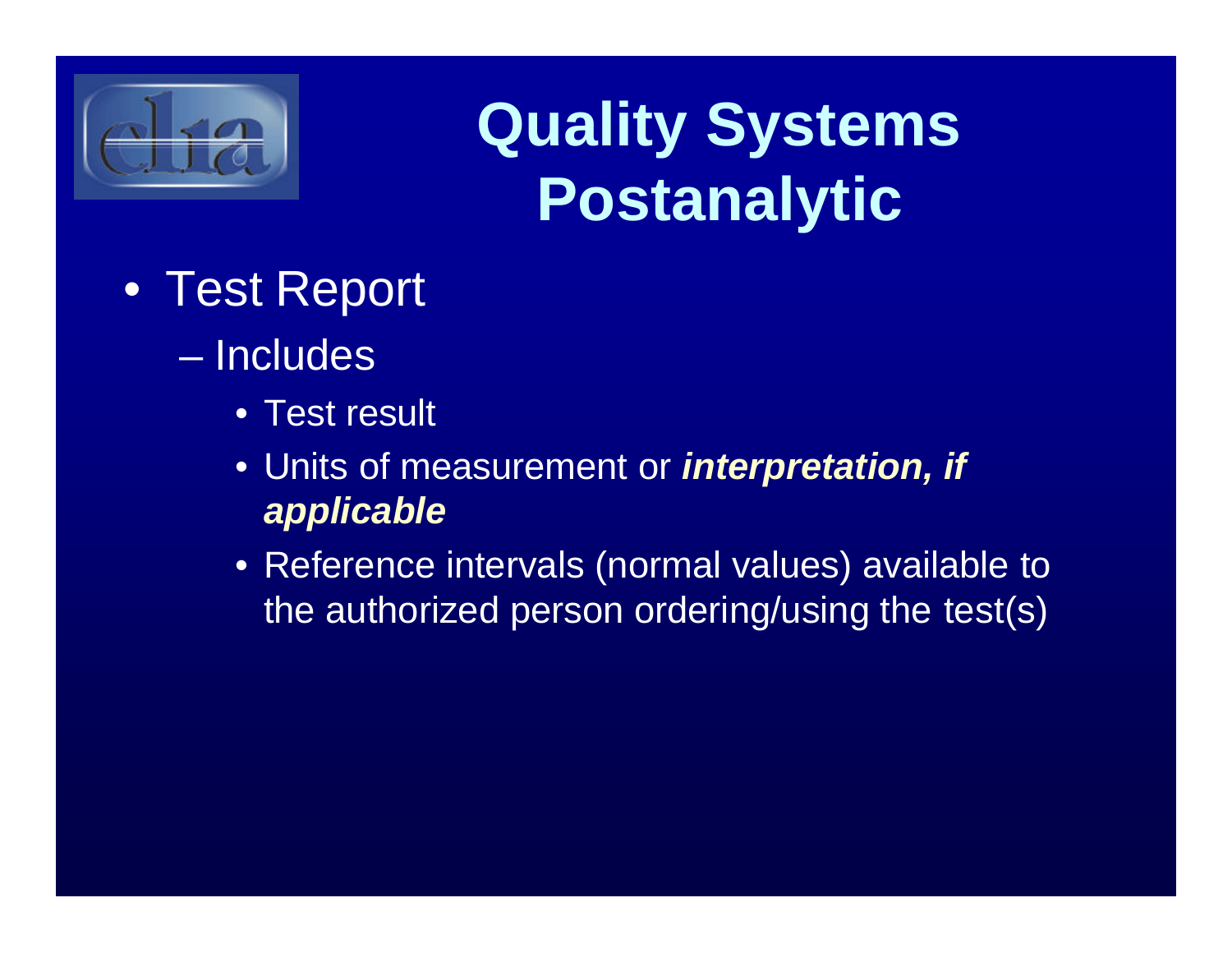

## **Quality Systems Postanalytic** (con't)

- Test Report (con't)
	- Laboratory must, upon request, make available to clients
		- List of methods employed
		- Performance specifications
		- Information that may affect interpretation of test **results**
	- Test results released to authorized persons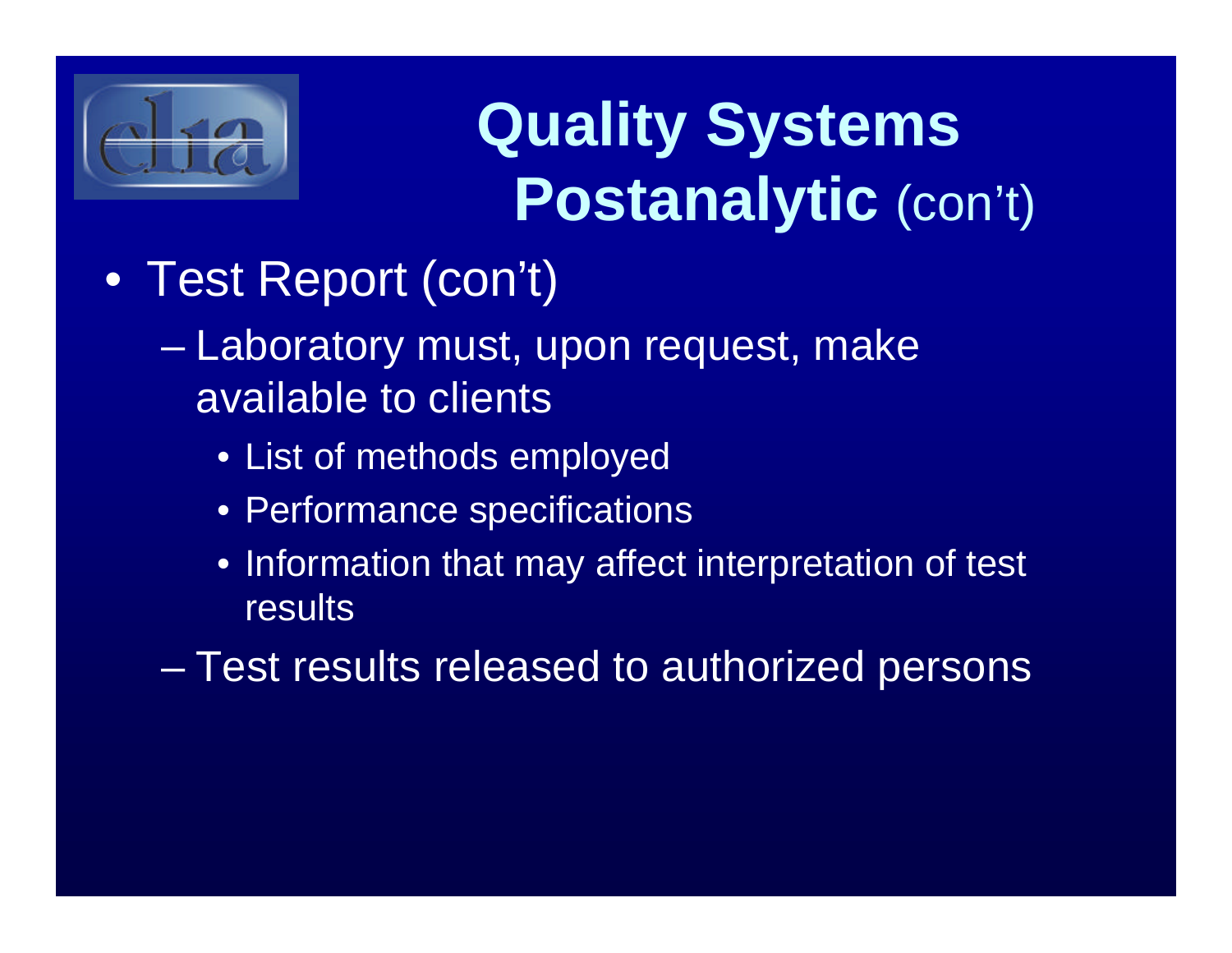

# **Quality Systems Postanalytic** (con't)

#### • Test Report (con't)

- Laboratory must immediately notify individual requesting/using test of panic values
- Laboratory must provide clients updates whenever changes occur affecting test results or their interpretation
- When errors occur in reported patient test results, laboratory must
	- Notify authorized person ordering the test
	- Issue corrected reports promptly to authorized person ordering the test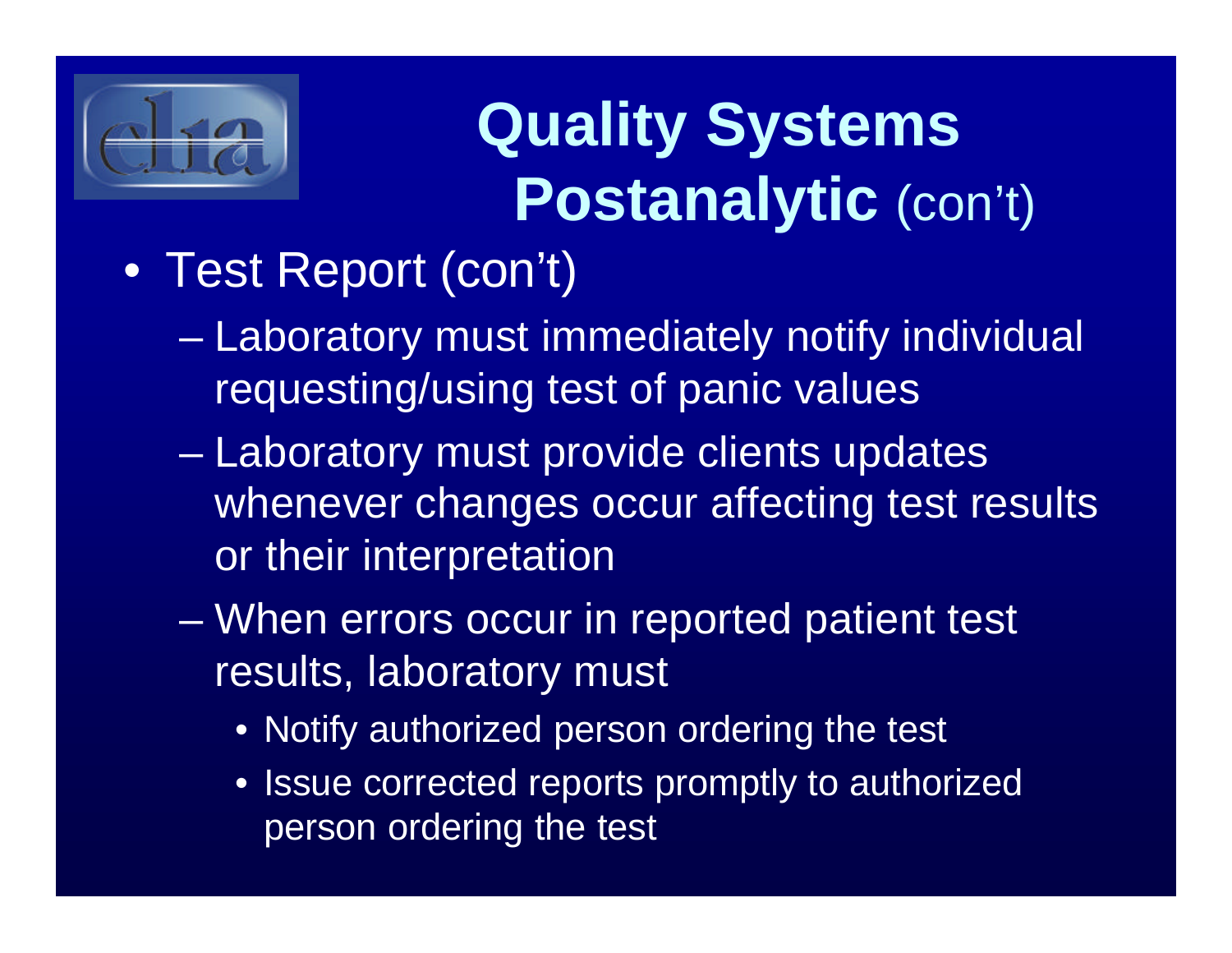

### **Personnel Responsibilities**

- Laboratory director must
	- Ensure reports include information required for test interpretation
	- Ensure consultation is available to laboratory's clients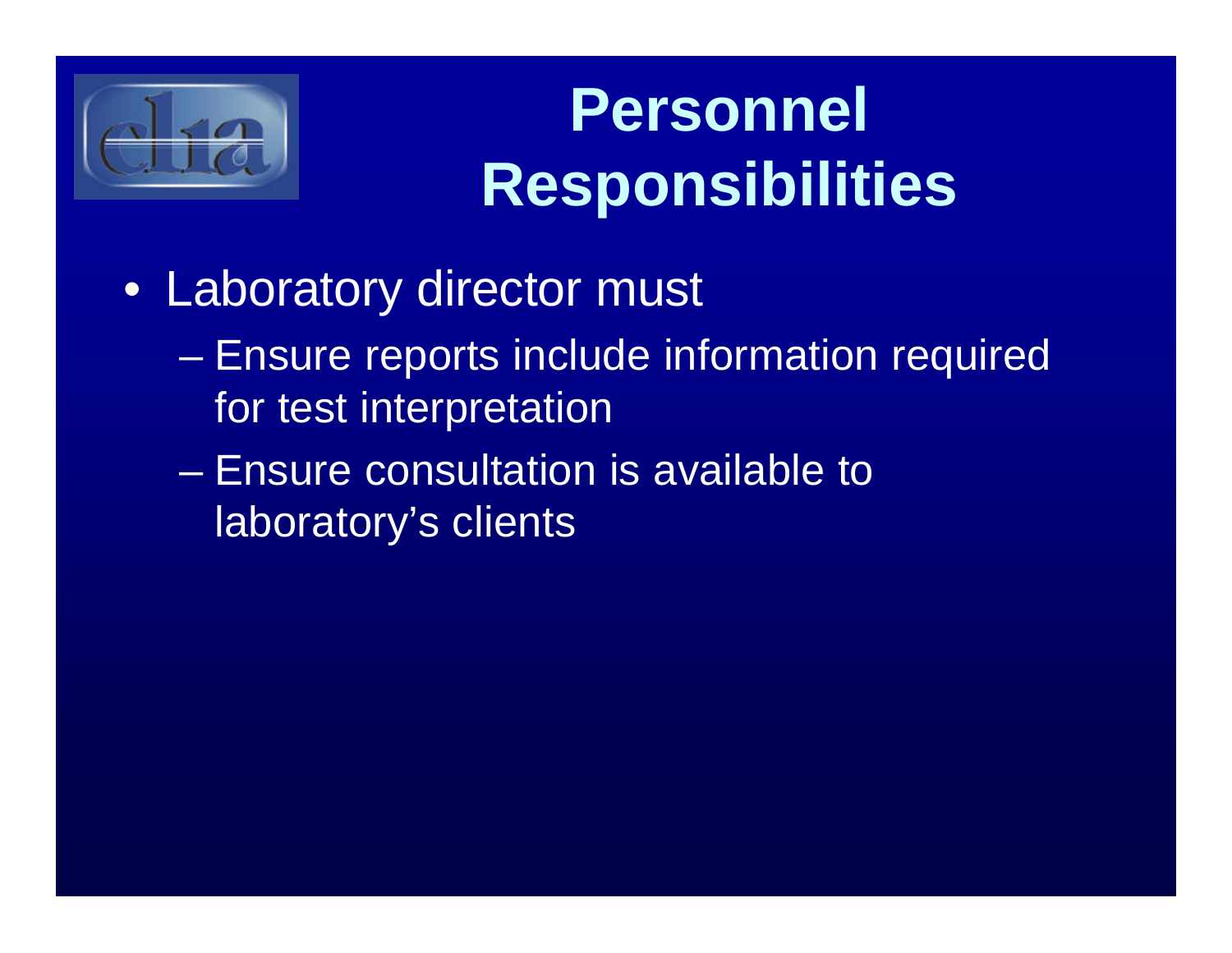

## **Personnel Responsibilities** (con't)

- Clinical consultant must
	- Provide consultation to laboratory's clients
	- Assist clients in ordering appropriate tests
	- Ensure reports include information required for specific patient interpretation
	- Ensure consultation is available, communicated to laboratory's clients including
		- Quality of test results reported
		- Test result interpretation related to specific patient conditions